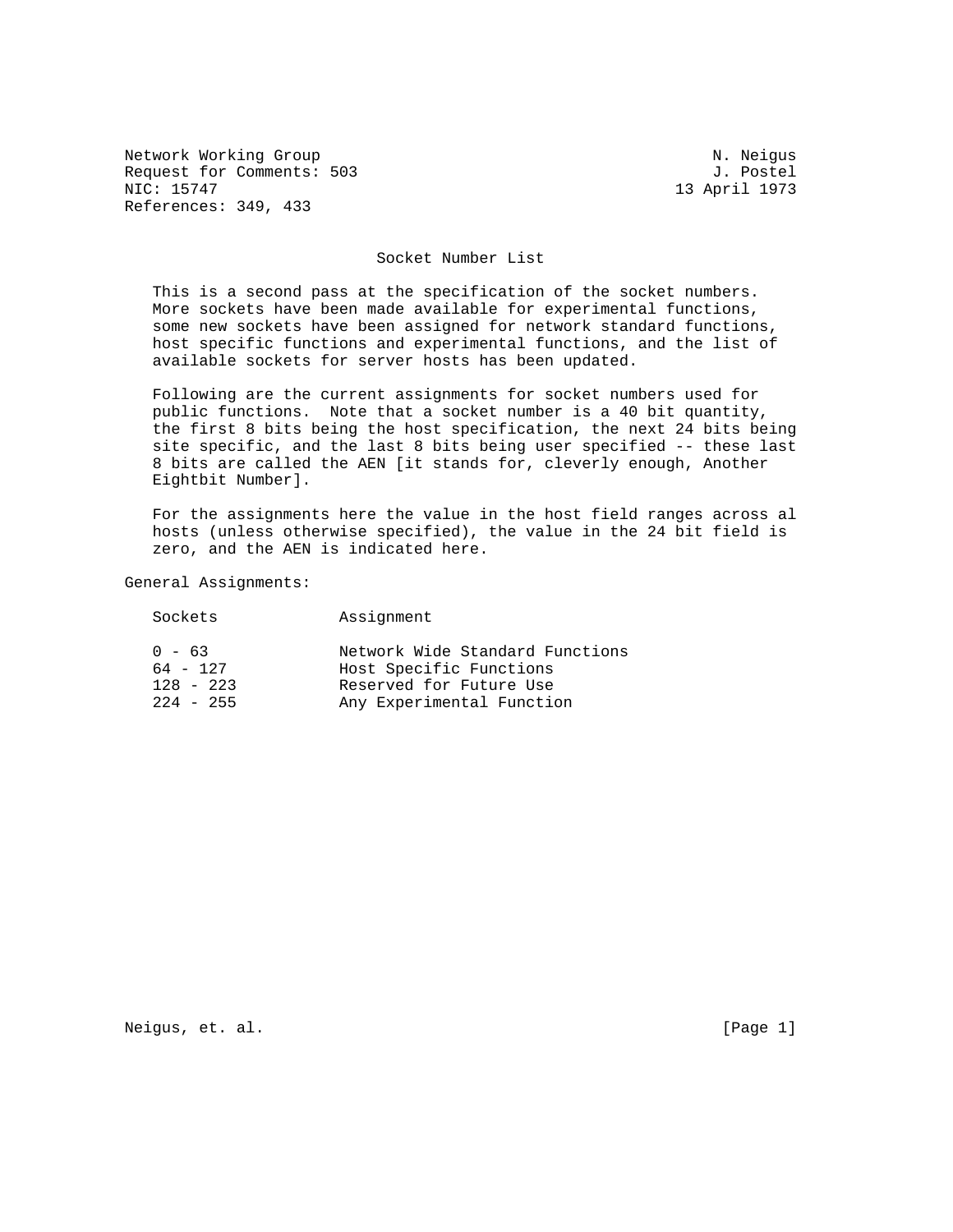Particular Assignments:

| Socket                 | Assignment                                                        |  |  |
|------------------------|-------------------------------------------------------------------|--|--|
| 1                      | Telnet                                                            |  |  |
| 3                      | File Transfer                                                     |  |  |
| 5                      | Remote Job Entry                                                  |  |  |
| 7                      | Echo                                                              |  |  |
| 9                      | Discard                                                           |  |  |
| 11                     | Systat or who-is-on function<br>Date-Time function                |  |  |
| 13                     |                                                                   |  |  |
| 15                     | Netstat or who-is-up function                                     |  |  |
| 19                     | Character Generator [e.g. TTYTST]                                 |  |  |
| 65                     | Speech Data Base @ $11-tx-2$ (74)                                 |  |  |
| 67                     |                                                                   |  |  |
| 69                     | CPYNET                                                            |  |  |
| 71                     | NETRJS [EBCDIC]                                                   |  |  |
| 73                     | NETRJS [ASCII]                                                    |  |  |
| 75                     | NETRJS [TTY]                                                      |  |  |
| 241                    | NCP Measurement                                                   |  |  |
| 243                    | Survey Measurement                                                |  |  |
| 245                    | LINK                                                              |  |  |
| 247                    | RSEXEC                                                            |  |  |
| 249                    | <b>RSEXEC</b>                                                     |  |  |
| 251                    | RSEXEC                                                            |  |  |
| documents listed here: | The specifications for the assigned functions can be found in the |  |  |
| Telnet                 | NIC 7104                                                          |  |  |
| File Transfer          | NIC 7104                                                          |  |  |
| Remote Job Entry       | NIC 7104                                                          |  |  |
| Echo                   | RFC 347                                                           |  |  |
| Discard                | <b>RFC 348</b>                                                    |  |  |
| Character Generator    | RFC 429                                                           |  |  |
| Speech Data Base       | SUR 37                                                            |  |  |
| Datacomputer           | [Murray @ CCA]                                                    |  |  |
| NCP Measurement        | <b>RFC 388</b>                                                    |  |  |
| Survey Data            | [Kampa @ NMC]                                                     |  |  |

LINK [Bressler @ BBN] RSEXEC [Thomas @ BBN] There are several hosts performing public services on sockets which conflict with the above scheme. We hope we can resolve these conflicts with a minimum of disruption.

Neigus, et. al. [Page 2]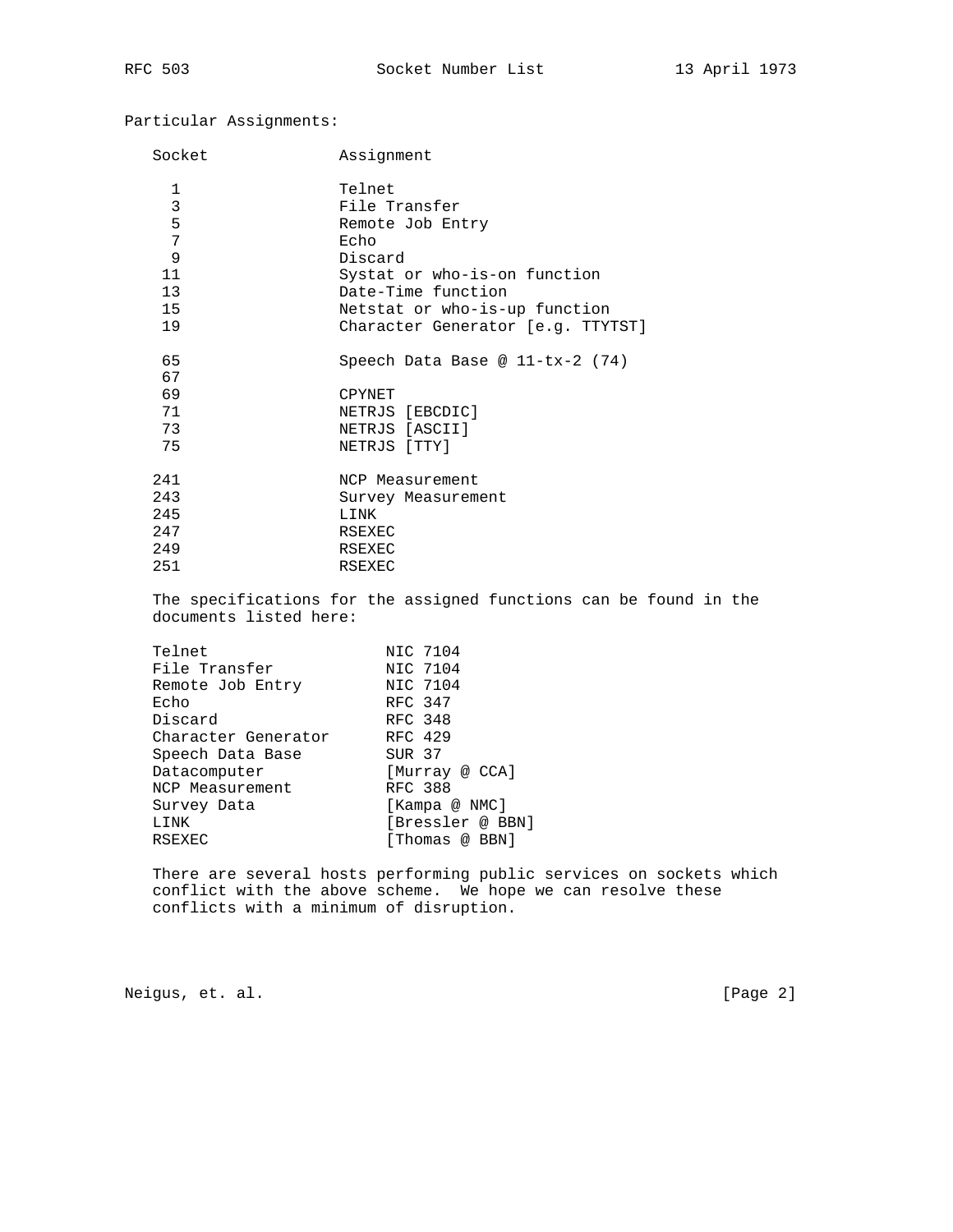The following is a tabulation of socket numbers together with the services offered. This listing is presented as an aid to network users. If you know of a socket function which has been left out or an entry which should be corrected or deleted please contact:

 Jon Postel 3804 Boelter Hall Computer Science Department University of California Los Angeles, CA. 90024

Phone: (213) 825-2368

NIC Ident - JBP

or

 Nancy J. Neigus Bolt Beranek and Newman 50 Moulton Street Cambridge, Mass. 02138

Phone: (617) 661-0100

NIC Ident = NJN

 We will be pleased to include socket/function information for other than "official" sockets [e.g. Tip News].

1 UCLA-NMC

- 3 File Transfer
- 241 NCP Measurement
- 243 Survey Data

### 2 SRI-ARC

- 1 Telnet
- 3 File Transfer
- 7 Echo
- 11 SYSTAT
- 13 DATE-TIME
- 69 CPYNET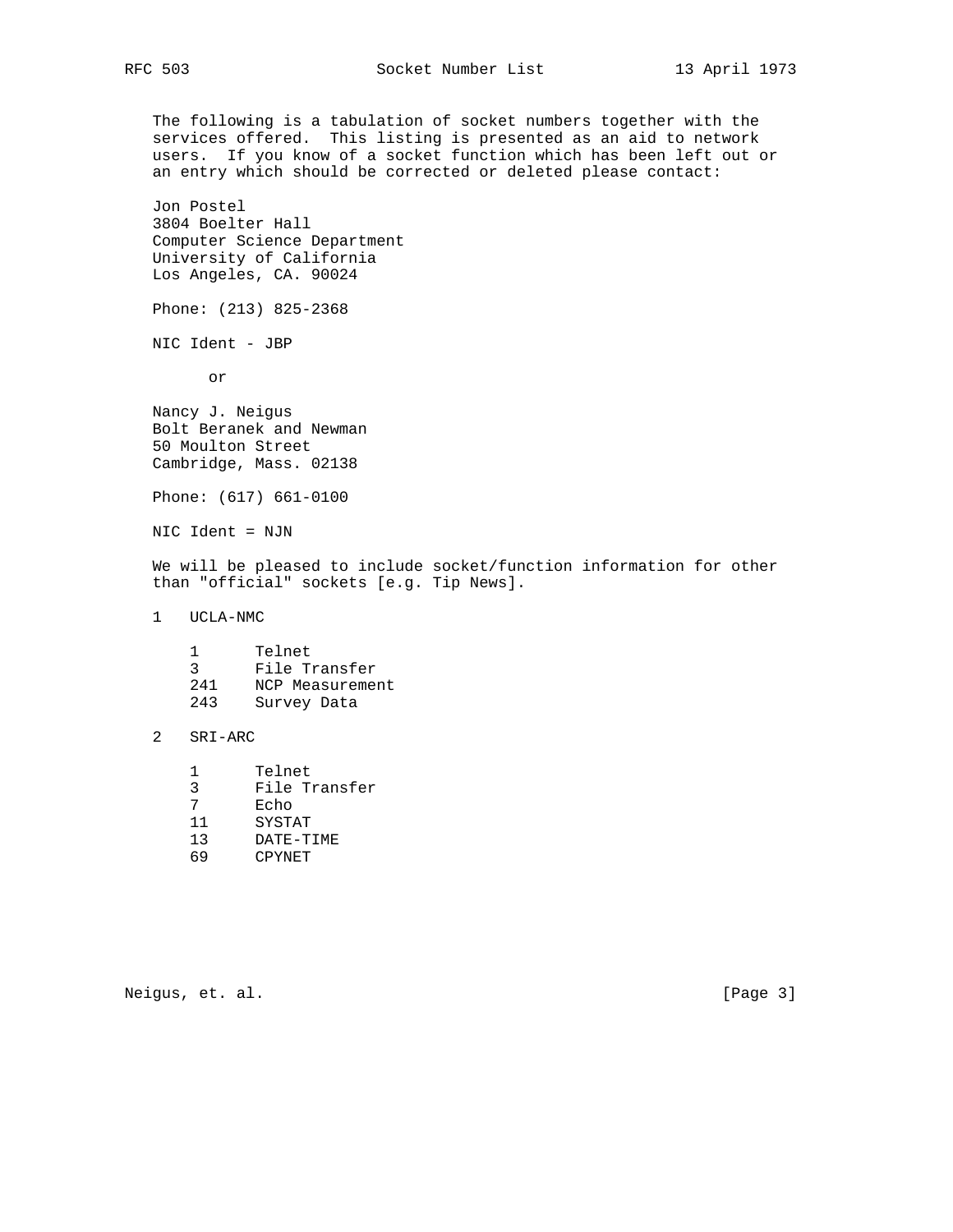3 UCSB 1 Telnet 5 UCSB RJS [not ARPANET standard]<br>7 Echo 7 Echo<br>9 Disca 9 Discard 1793, 1795, 1797, 1799, 1801, 2049 Graphics terminal sockets x'701', '703', '705', '707', '709', '801' o'3401', '3403', '3405', '3407', '3411', '4001' 4 UTAH 1 Telnet 3 File Transfer 5 Echo<br>7 CPYNE 7 CPYNET<br>9 SYSTAT 9 SYSTAT<br>13 DATE-TI DATE-TIME 6 MIT-Multics 1 Telnet 3 File Transfer 8 SDC-Adept 1 Telnet 9 Harvard 1 Telnet 3 File Transfer 10 LL-67 1 Telnet 11 SAIL 1 Telnet 3 File Transfer

Neigus, et. al. [Page 4]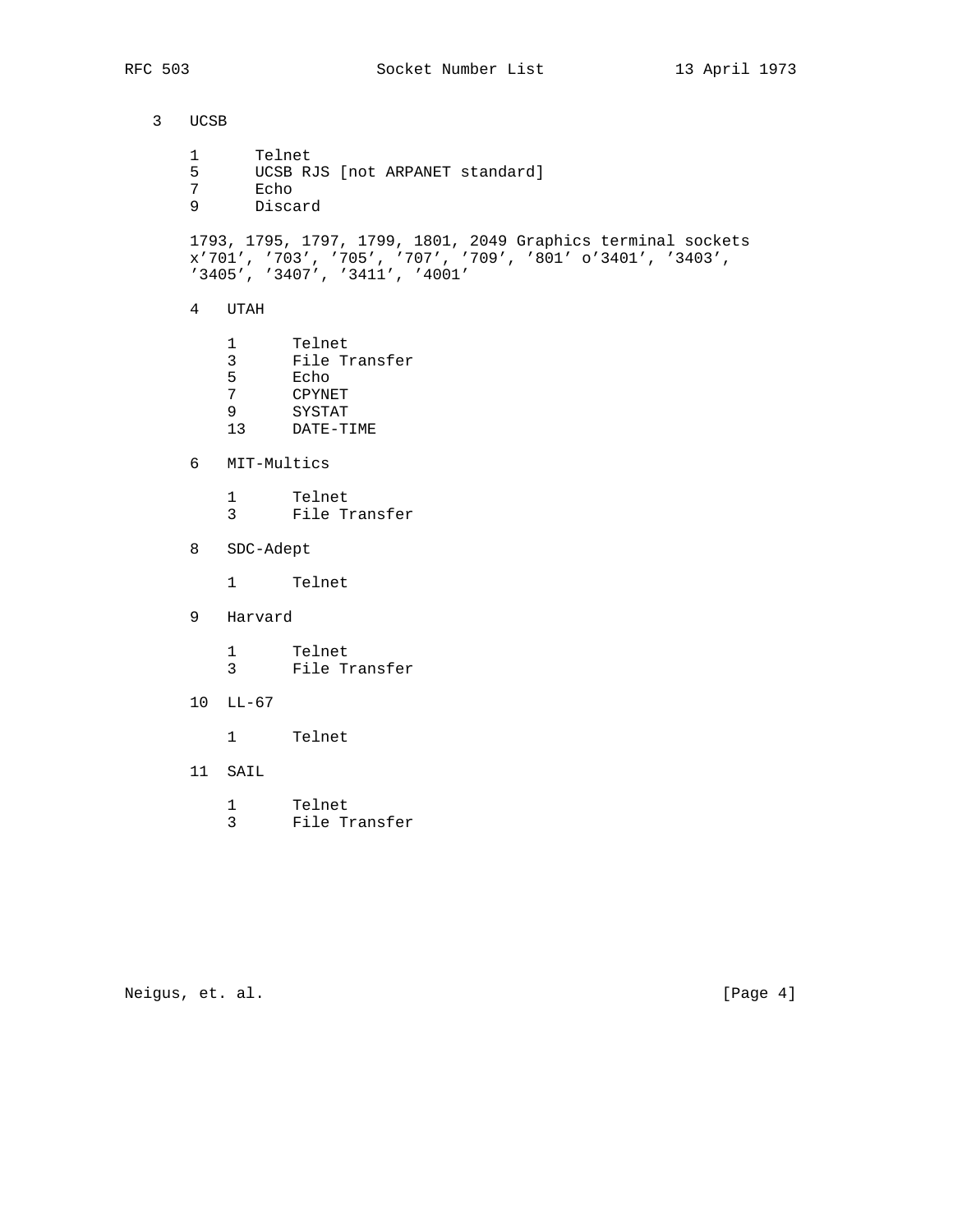- 13 CASE
- 1 Telnet
- 3 File Transfer
- 7 Echo
- 11 SYSTAT
- 13 DATE-TIME
- 69 CPYNET

### 14 CMU

 1 Telnet 3 File Transfer

# 15 ILLIAC-TENEX

- 1 Telnet
- 3 File Transfer
	- 5 Echo
- 7 CPYNET
- 9 SYSTAT
- 13 DATE-TIME

# 16 NASA-AMES

- 1 Telnet
- 3 File Transfer
- 5 Sorry Remote Job Entry<br>7 Echo
- Echo
- 9 Discard
- 241 NCP Measurement
	- 23 USC-44
		- 1 Telnet
	- 31 CCA-TENEX
- 1 Telnet
- 3 File Transfer
- 7 Echo
- 11 SYSTAT
- 15 NETSTAT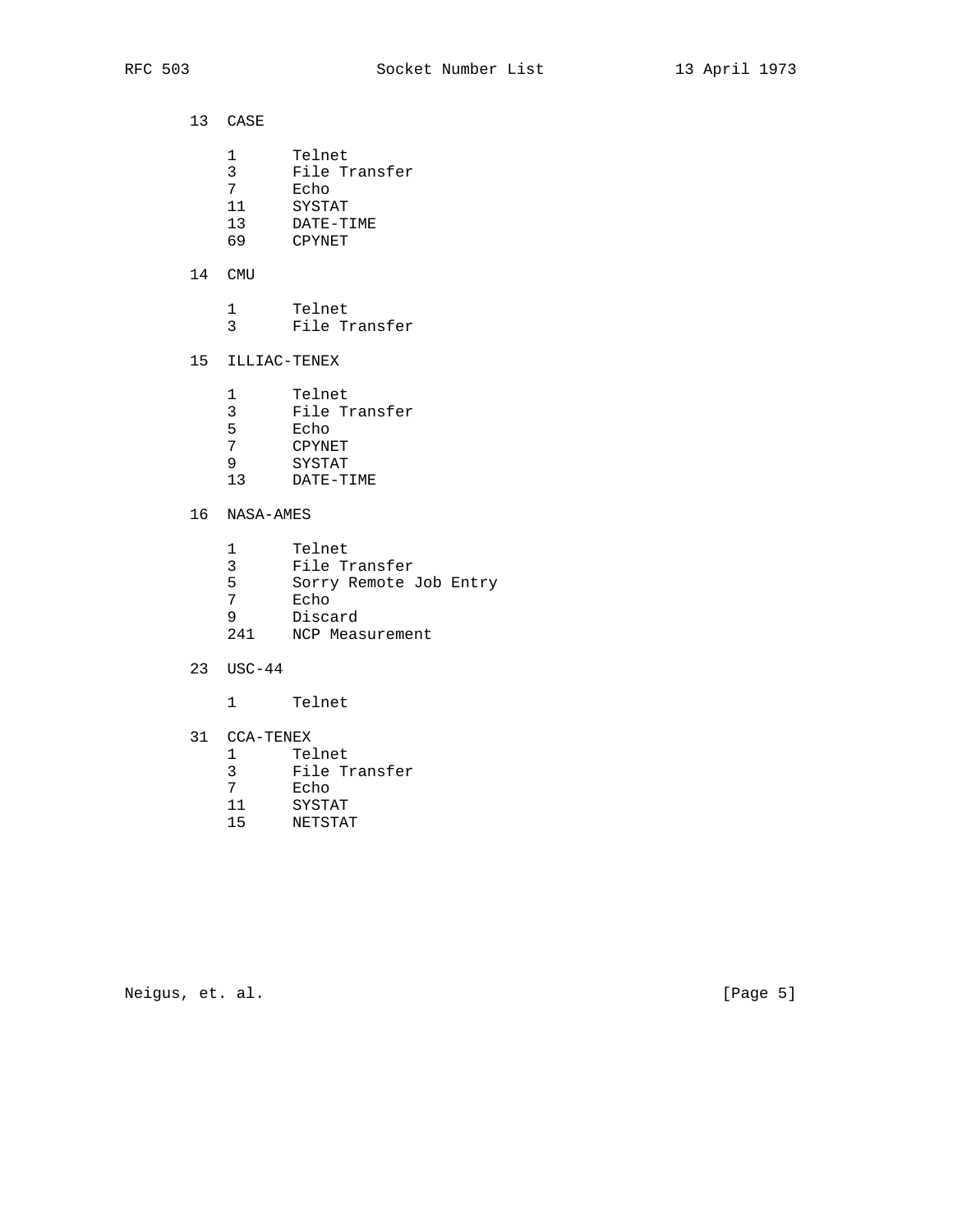|  | 35 UCSD                                                             |                                                                                                                                         |  |  |
|--|---------------------------------------------------------------------|-----------------------------------------------------------------------------------------------------------------------------------------|--|--|
|  |                                                                     | 1 Telnet                                                                                                                                |  |  |
|  | 65 UCLA-CCN                                                         |                                                                                                                                         |  |  |
|  | 1<br>$\overline{3}$<br>7 <sup>7</sup><br>9<br>71 71<br>73 — 1       | Telnet<br>File Transfer<br>Echo<br>Discard<br>NETRJS [EBCDIC]<br>NETRJS [ASCII]<br>75 NETRJS [TTY]                                      |  |  |
|  | 66 SRI-AI                                                           |                                                                                                                                         |  |  |
|  | $5^{\circ}$<br>7<br>$9^{\circ}$<br>11                               | 1 Telnet<br>3 File Transfer<br>Echo<br>CPYNET<br>SYSTAT<br>Sorry NETSAT                                                                 |  |  |
|  | 69 BBN-TENEX (a)                                                    |                                                                                                                                         |  |  |
|  | 1<br>3 <sup>7</sup><br>7 <sup>7</sup><br>11<br>13<br>15<br>17<br>69 | Telnet<br>File Transfer<br>Echo<br>SYSTAT<br>DATE-TIME<br>NETSTAT<br>Oneliners<br>CPYNET<br>$247 = x' F7' = o'367' TIP RSEXEC Facility$ |  |  |
|  | 70 MIT-DMCG                                                         |                                                                                                                                         |  |  |
|  | 1                                                                   | Telnet                                                                                                                                  |  |  |

- 3 File Transfer
- 7 Network Status
- 9 Discard

Neigus, et. al. [Page 6]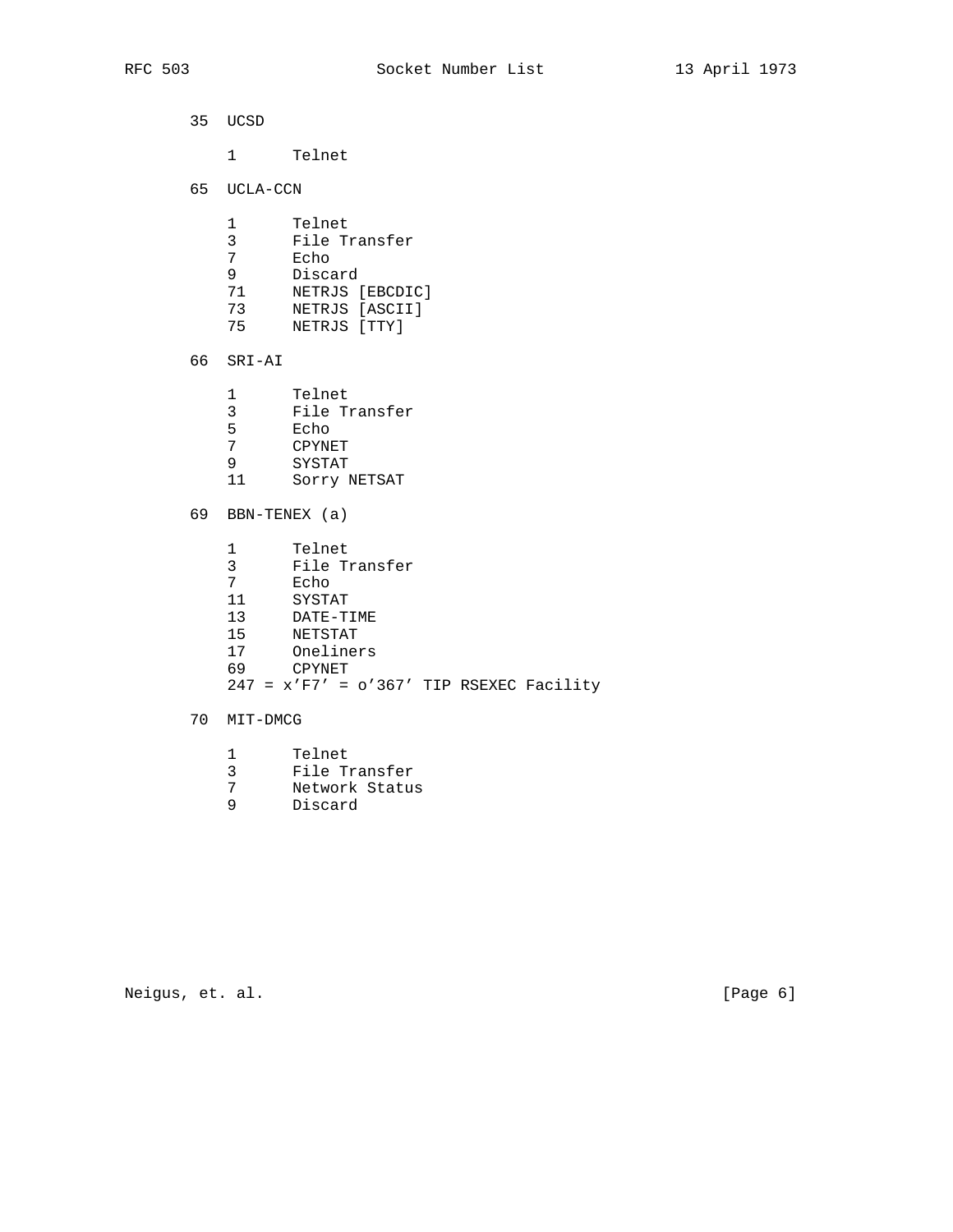74 LL-TX-2

1 Telnet

78 CMU-alt

 1 Telnet 3 File Transfer

- 86 ISI-TENEX
	- 1 Telnet<br>3 File Transfer
- 3 File Transfer
- 7 Echo
- 11 SYSTAT
- 13 DATE-TIME 69 CPYNET
	- 133 BBN-TENEXB
- 1 Telnet
- 3 File Transfer
- 7 Echo
- 11 SYSTAT
- 13 DATE-TIME
- 15 NETSTAT
- 17 Oneliners
- 69 CPYNET

134 MIT-AI

|  | Telnet |               |
|--|--------|---------------|
|  |        | File Transfer |

- 198 MIT-Mathlab
- 1 Telnet
- 3 File Transfer

Neigus, et. al. [Page 7]